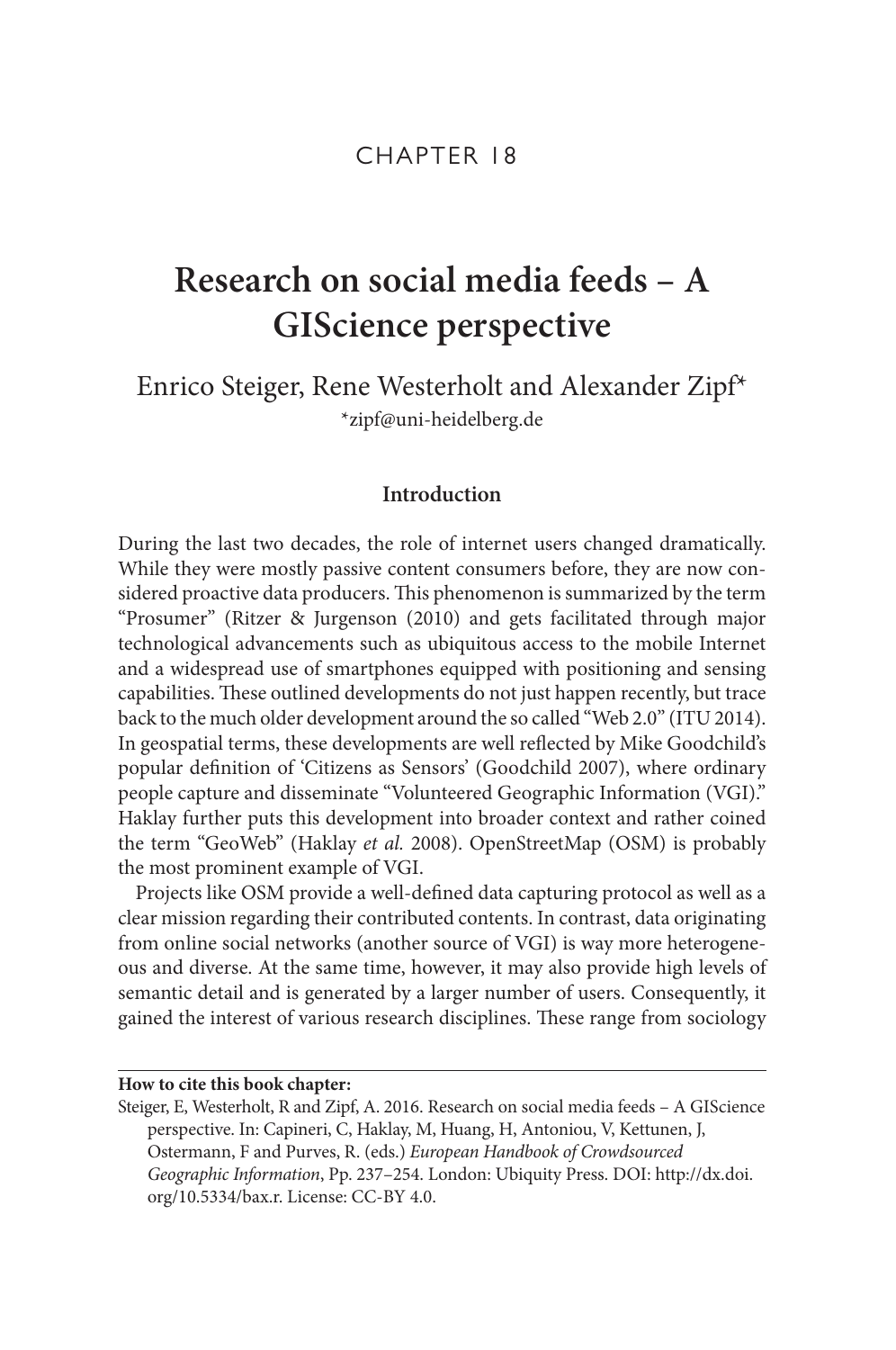toward linguistics, and of course geography and GIScience. The latter one is facilitated by the fact that a great deal of information contributed to social media is geotagged. Thus, the remainder of this chapter focuses on the spatial aspects of social media, and potential applications that can be derived from this kind of data.

Section A highlights the general potential of social media analysis for investigating social phenomena. We do that by outlining selected case studies from the exemplary field of human mobility analysis. These have demonstrated the usefulness of social media for investigating mobility patterns as well as human spatial behavior. Section B then provides an overview of several different application domains of social media analyses, with a particular focus on Twitter. Finally, Section C discusses some technical issues of established spatial analysis methods and their application to social media data. We conclude the chapter by summarizing its different parts. We further provide recommendations regarding future areas for GIScience research on social media data.

### **Utilization of social media data for investigating urban environments**

The spatial and social structures of a city as well as the dynamic nature of human activities result in certain collective and individual human behavior patterns. Social media data can help to "sense" this type of information from urban environments in an in-situ manner. GIScience research thereby is focused on the overall question how corresponding spatiotemporal patterns from ubiquitous sensor networks and heterogeneous data streams can be explored, extracted, validated and aggregated. In turn, such information might enable us to sense everyday spatial processes and to gain knowledge about urban environments, especially with respect to collective human dynamics. The study of these issues has become one of the primary objectives of GIScience (Giannotti & Pedreschi 2008).

The information originating from social media messages (e.g., Tweets in case of Twitter) may contain spatial, temporal and semantic attributes. Considering these dimensions, social media can be considered as a (partial) proxy of real world happenings. However, space, time as well as semantics are influenced by each user's individual perception of the surrounding space. It is thus important to figure out ways to circumvent these issues for gaining trustworthy and objective information from these data sources.

The following short paragraphs outline case studies in which a range of GIScience researchers has drawn human mobility and urban study related knowledge from Twitter. We group these studies in accordance to their underlying research goals. The listed paragraphs thus provide the reader a quick overview of both the types of studies that have been conducted as well as methods and outcomes.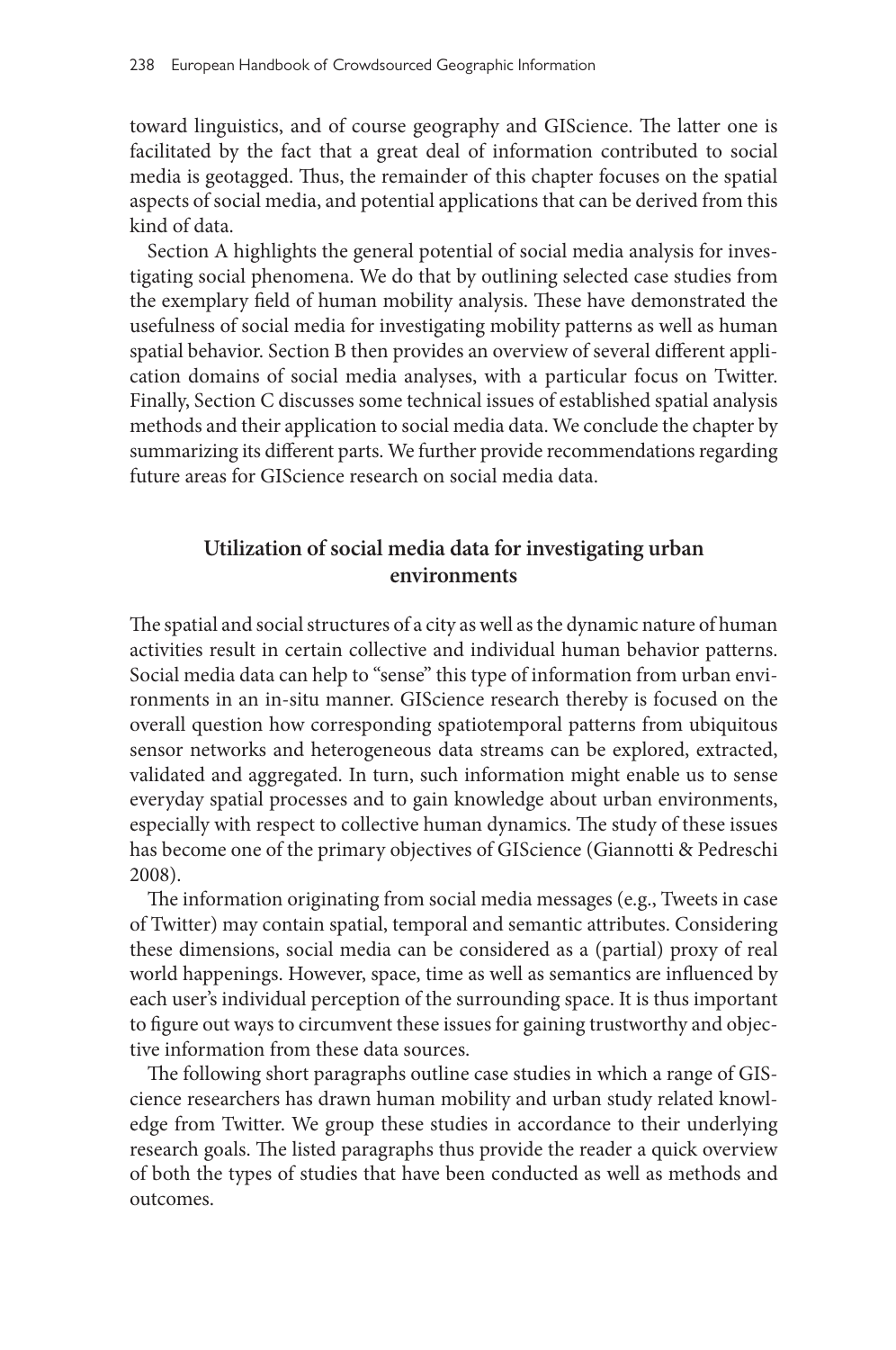*Mobility and social behavior.* Studying the social dynamics of a city remains a challenging endeavor, which has recently been carried in a qualitative manner. Thus, social media might be a promising source of information in order to provide a better understanding of social dynamics within urban environments and resulted in various research efforts. Regarding the analysis of collective human mobility and activity patterns from social media, Cho et al. (2011) investigate social ties and their influence on human mobility patterns by comparing social media check-in data and cellphone location data. They found a stronger association of social network ties influencing long-distance travel than short range spatially and temporally periodic movements. Within the observed Twitter user pattern, Lee & Sumiya (2010) study user behavior by measuring geographic regularities and detecting geo-social events through identifying Regions of Interests (RoI). Another approach conducted by Noulas et al. (2011), Cranshaw et al. (2012) and Kafsi and Cramer (2015) is the identification of characteristic neighborhoods, collective movement patterns and social ties within certain user communities from Foursquare and other Social media data. In a similar approach for Twitter, Li *et al.* (2014) measure the spatial dispersion of users in a community and their trajectories. Hawelka et al. (2012) aim to further empirically validated the observed human behavior patterns and found a correlation between the conducted Twitter census and economic key figures. Furthermore, Li et al. (2013) explore spatiotemporal patterns of Twitter and Flickr data and investigated a relationship between socioeconomic characteristics of people who are generating social media posts in the US.

*Mobility and underlying urban structures.* The exploration of the relationships and the impact of urban structures on human mobility is an interesting study area for social media researcher. Wakamiya et al. (2011) investigate temporal patterns of crowd behavior over Japan by spatial partitioning Tweets in order to extract urban characteristics. On a smaller scale several studies investigate the connection with extracted urban activities from social media and their connection with the underlying urban structure. Kling et al. (2012) were able to detect spatiotemporal clusters of frequently occurring urban topics in New York. Furthermore, Ferrari et al. (2012) also work with georeferenced Tweets and a semantic probabilistic topic modeling approach to automatically extract urban patterns from location-based social networks. The study concluded that extracted urban motion patterns and identified hotspots in the city allow the inference of crowd behaviors that recur over time and space. A similar approach by using Foursquare data by Cheng et al. (2011) and Hasan et al. (2013) also resulted in the characterization of urban human mobility and activity patterns. Andrienko & Andrienko (2013) correlated the spatiotemporal clusters of keyword based filtered georeferenced Tweets of places where people Tweet with US population densities. The results have shown strong correlations between the observed Twitter distribution and census data, suggesting that social media is a reliable proxy for the inference of mobility patterns. One further application is to derive intra-urban events showing distinct mobility patterns over time. This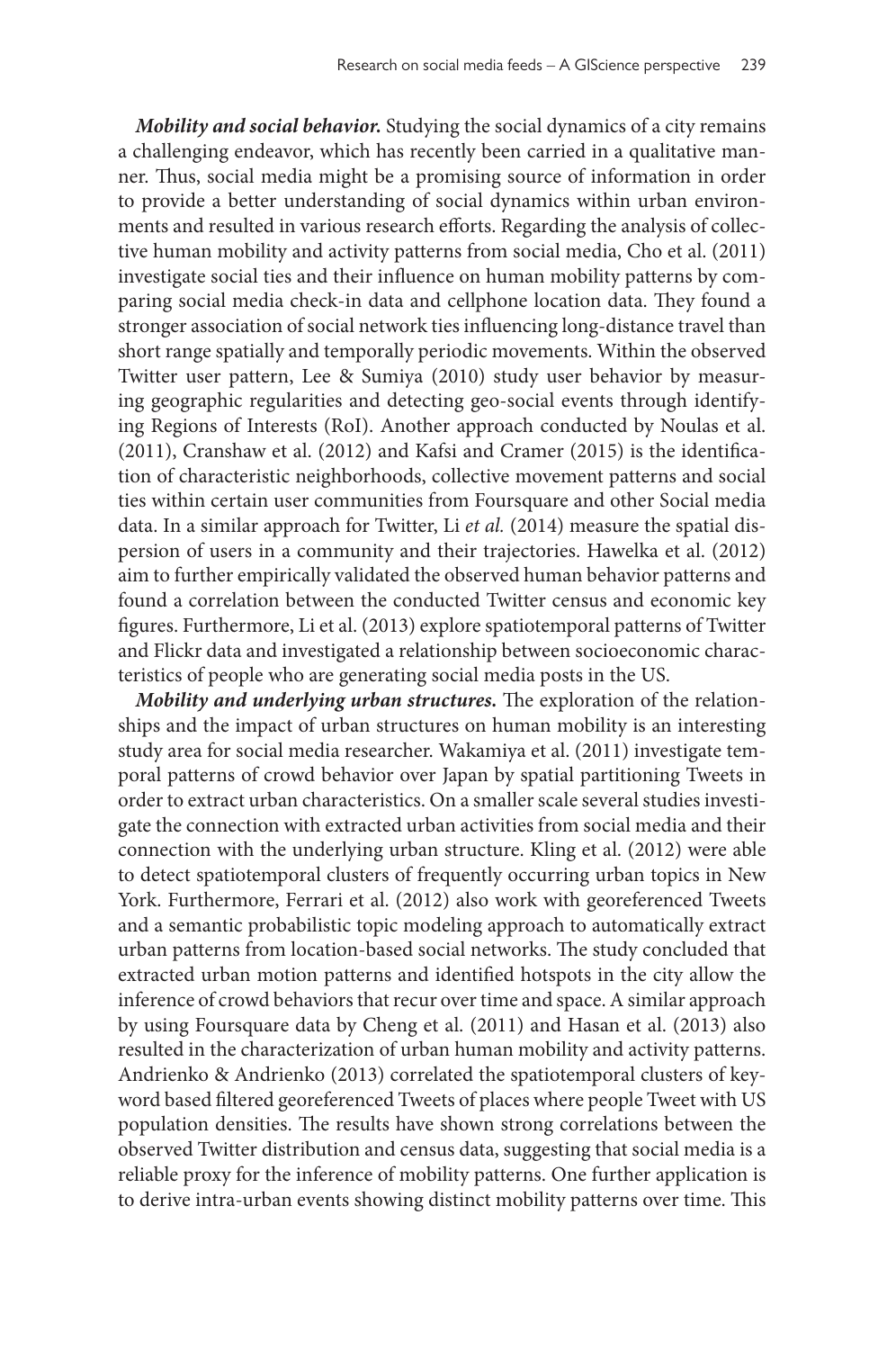spatiotemporal movement has proven to reflect typical mobility behavior in the underlying urban structures (Steiger, Westerholt, et al. 2015).

*Mobility and human activities.* Several studies infer individual and collective human daily activity patterns by analyzing crowdsourced information, such as taxi trip records (Liang et al. 2012), GPS traces (Azevedo & Bezerra 2009) (Jiang, Yin, & Zhao 2009) or mobile phone records (Candia & González 2008) (Gao 2014). Consequently, a large literature body also focus on studying human mobility and activity pattern from social media data. Krumm et al. (2011) estimate individual home locations of heavy Twitter user and apply machine learning algorithms to classify and predict individual travel behavior. Jin *et al.* (2014) developed a method to infer users' mobility patterns from check-ins in Foursquare. Coffey & Pozdnoukhov (2013) go one step further and semantically annotate mobility flow datasets with activity information and trip purposes from Tweets. Similarly, Wu *et al.* (2015) utilize social media to annotate the location history of mobile phone users for the characterization of certain social activities. Focusing on the content of Tweets, Grinberg *et al.* (2013) proposed a method to detect semantic patterns to infer clusters of users' real world activity. Gao (2014) developed a probabilistic approach to make place recommendations based on the users' geo-social circles, as extracted from Foursquare. In another study, the authors estimate spatiotemporal mobility flows from Twitter for the area of greater Los Angeles to infer origin- and destination trips (Gao et al. 2014). Results have shown similar pattern when comparing with community survey data. In a previous study we introduced a semantic and spatial analysis method (Steiger, Lauer, *et al.* 2014), through which we were able to extract geographic features from uncertain Twitter data and have shown that observed clusters correspond to landmarks, such as highly frequented squares and major transportation hubs. A further investigation revealed similar semantic layers that represent collective human mobility flows in co-occurrence with underlying social activity (Steiger, Ellersiek, *et al.* 2014) and could thus lead to new insights in characterizing urban mobility.

### *Future research recommendations*

Further research needs to be conducted to assess the reliability of social media datasets. It also must be noted that the data collected from wireless devices are influenced by GPS/WIFI inaccuracy issues (Zandbergen and Barbeau 2011). Moreover, users can individually choose to share their precise location to a Tweet or just a general location information (such as a city or neighborhood). This resulting location uncertainty leads to imprecise location information of geotagged Tweets(Li *et al.* 2011).

Within the semantic attribute one must consider that the containing information may relate to events in the past, present or even future (Sengstock and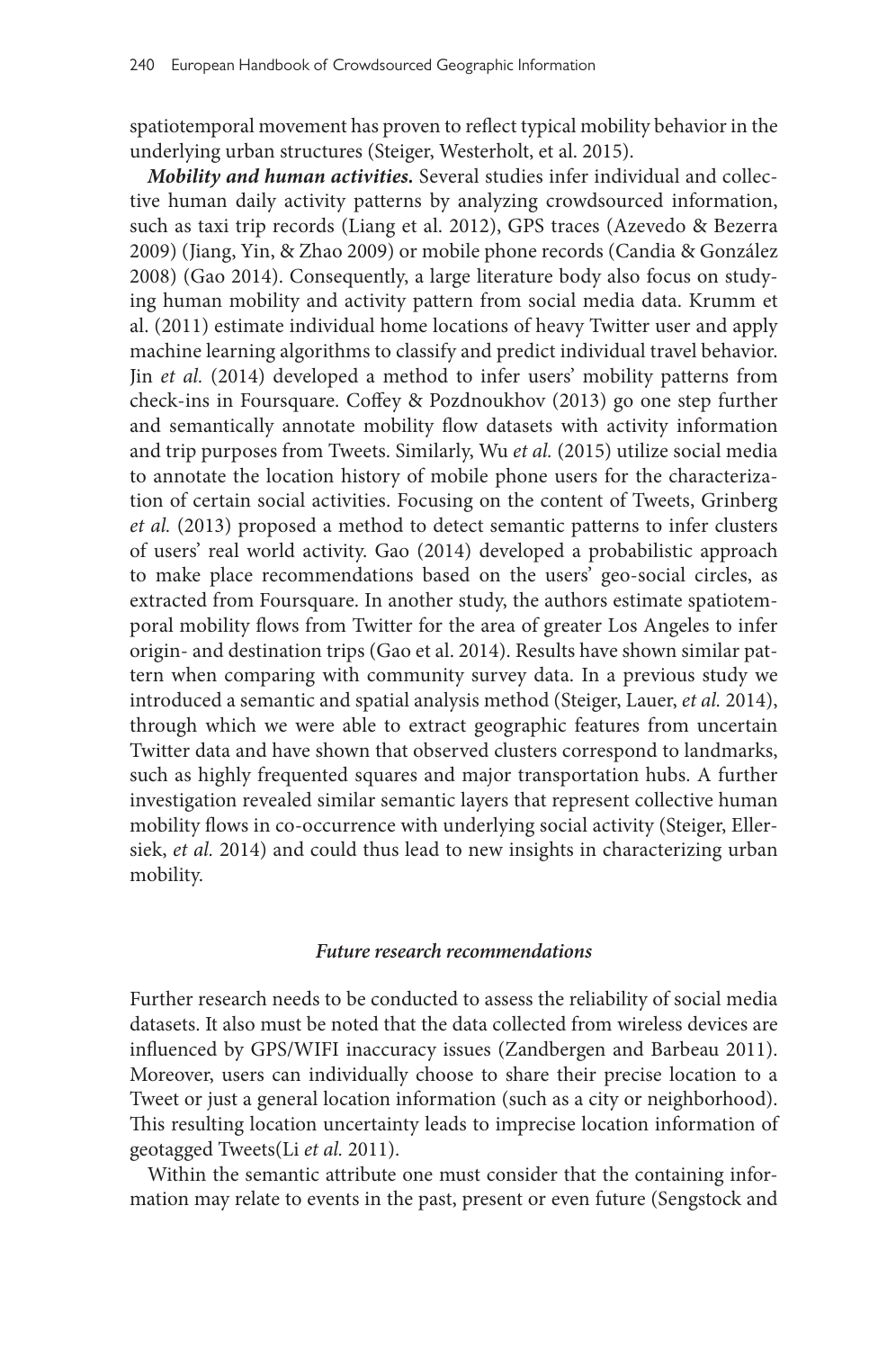Gertz 2012). Principally the text corpora as such in social media posts are relatively sparse and vague. It may also be fairly ambiguous and hence observed phenomena may only be a weak indicator of a real world event. This uncertain semantic knowledge is a result of the fact that people using Twitter have individual motivations to post information and their main intention is to primarily serve their own communication needs. One further typical characteristic of social media is that users do not post equally distributed in geographic space and time leading to a heterogeneous dispersion of posts. Jatowt *et al.* (2015) further assess these varying temporal patterns and dynamics within social media. Furthermore, georeferenced social media posts only represent a small fraction of the overall available data. Not all user groups use all types of social media platforms similarly, which produces a potentially strong socio-demographic bias (Longley and Adnan 2015). Last, the application of spatial and semantic methods themselves creates uncertainties, since the distribution of specific geographic phenomena and their semantic complexities within Tweets are not known beforehand (Westerholt *et al.* 2015). Hence, it is important to compare and validate results with other acquired sensor data.

Conducting further research in this area however will be worthwhile, since study results may provide new additional insights into the complex humansensor-city relationship at a much more fine-grained spatial and temporal level than before. New knowledge gained from this research will provide a better understanding of individual and collective human behavior within urban environments and may assist stakeholders and decision makers in their planning processes.

### **Application Domains of Social Media Analyses**

Location-based social networks (LBSN) (Roick and Heuser 2013) offer a vast amount of voluntary content. The investigation of human activities in locationbased social networks is one promising example of exploring spatial structures in order to infer underlying spatiotemporal patterns. Twitter for example is more and more recognized by numerous research domains. In particular it provides an opportunity for GIScience to understand geographic processes and spatial relationships comprised in social networks. Summarizing the current state of research concerning the application for spatiotemporal analyses, one outcome of a previously conducted systematic literature (Steiger, Albuquerque, *et al.* 2015) revealed that Twitter analyses are mainly focused on the spatiotemporal classification and detection of events. Principal investigated application domains are:

*Event Detection.* To detect events, researchers are currently looking for spatial, temporal and semantic patterns within Twitter. In this respect people act as a social sensors for events (Yardi and Boyd 2010, Chae *et al.*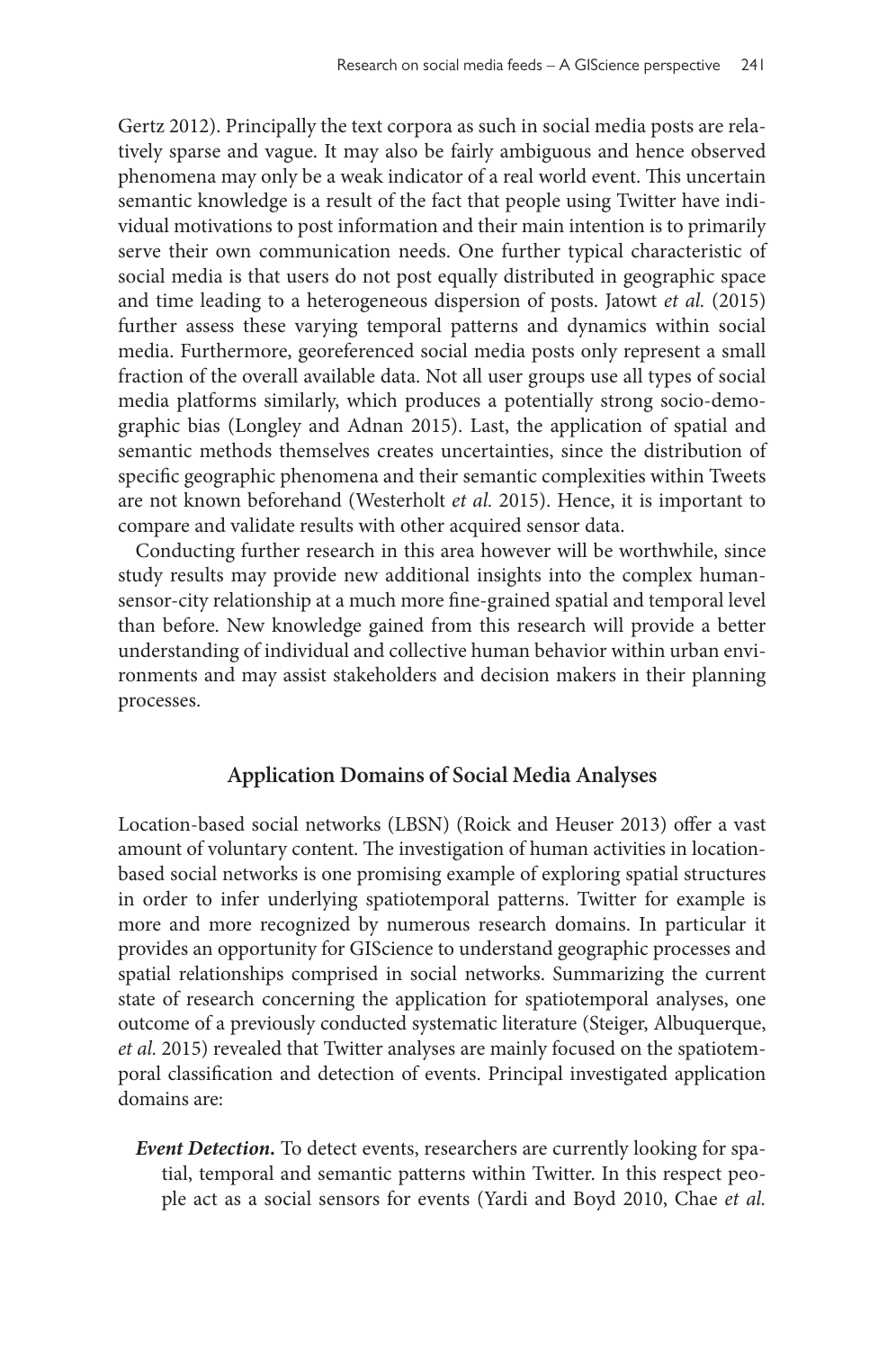2012). *Disaster- and emergency management* as one event detection subfield has been the primarily identified application in nearly a third of all reviewed studies (Sakaki *et al.* 2010, Murthy and Longwell 2013, Crooks *et al.* 2013). Further research has been conducted on utilizing Twitter in *traffic management.* This can be found in 14% of reviewed studies (Kosala and Adi 2012, Wakamiya and Lee 2012, Lenormand *et al.* 2014). Another area which seems to be quite popular is research on Twitter data for *disease/ health management* adding up to another 5% of the reviewed studies (Lampos and Cristianini 2010, Veloso and Ferraz 2011, Sofean and Smith 2012). A famous example is the derivation and prediction of information on infection sources and the spreading of an illness from Twitter messages (Culotta 2010, Collier *et al.* 2011). One prominent example is earthquake detection from Twitter data (Longueville *et al.* 2010, Zook *et al.* 2010). This has been successfully accomplished in a number of studies correlating results with official earthquake sensor data (Tapia *et al.* 2011, Thomson *et al.* 2012). Sakaki *et al.* (2010) have developed an algorithm that uses Twitter to calculate earthquakes' epicenters and the typhoons' trajectories. Moreover, situational information can be derived from location-related short messages to coordinate emergency responses (Vieweg *et al.* 2010). Also in the context of disease and health management similar outcomes have been derived. Tweets showing disease incidents have shown similar spatiotemporal distributions as those in with official reports. With these studies research has proven the trustworthiness and a high level of representativeness of Tweets throughout different application domains (Albuquerque *et al.* 2015).

*Location Inference.* Locations of users within social networks can be inferred or even predicted with the help of direct or indirect geolocation information derived from the provided metadata or from the semantic content (Kinsella *et al.* 2011, Hong *et al.* 2012, Hiruta *et al.* 2012). The geographic accuracy could be increased by extracting the textual information from the Tweet or from the metadata itself. For example, Lamprianidis and Pfoser (2011) have extracted locations and their names from Flickr pictures by clustering user-generated data points associated with geo-referenced pictures. Kelm *et al.* (2013) discusses various methods to extract place names from textual data from articles, posts or tags in geo-social networks, including place name gazetteer and statistical language modeling. Some methods follow an opposite approach and infer the location of a feature from implicit location information. Serdyukov *et al.* (2009) model the probability that a group of tags be assigned to a location. Similarly, (Gallagher *et al.* 2009) used location probability maps generated from tags for the same purpose. Van Laere *et al.* (2010) have pursued the same goal using k-medoids and Naive Bayes clustering methods. Some approaches focus on inferring a user's or a group of users' location. Cheng *et al.* (2010) have proposed a probabilistic method to determine users´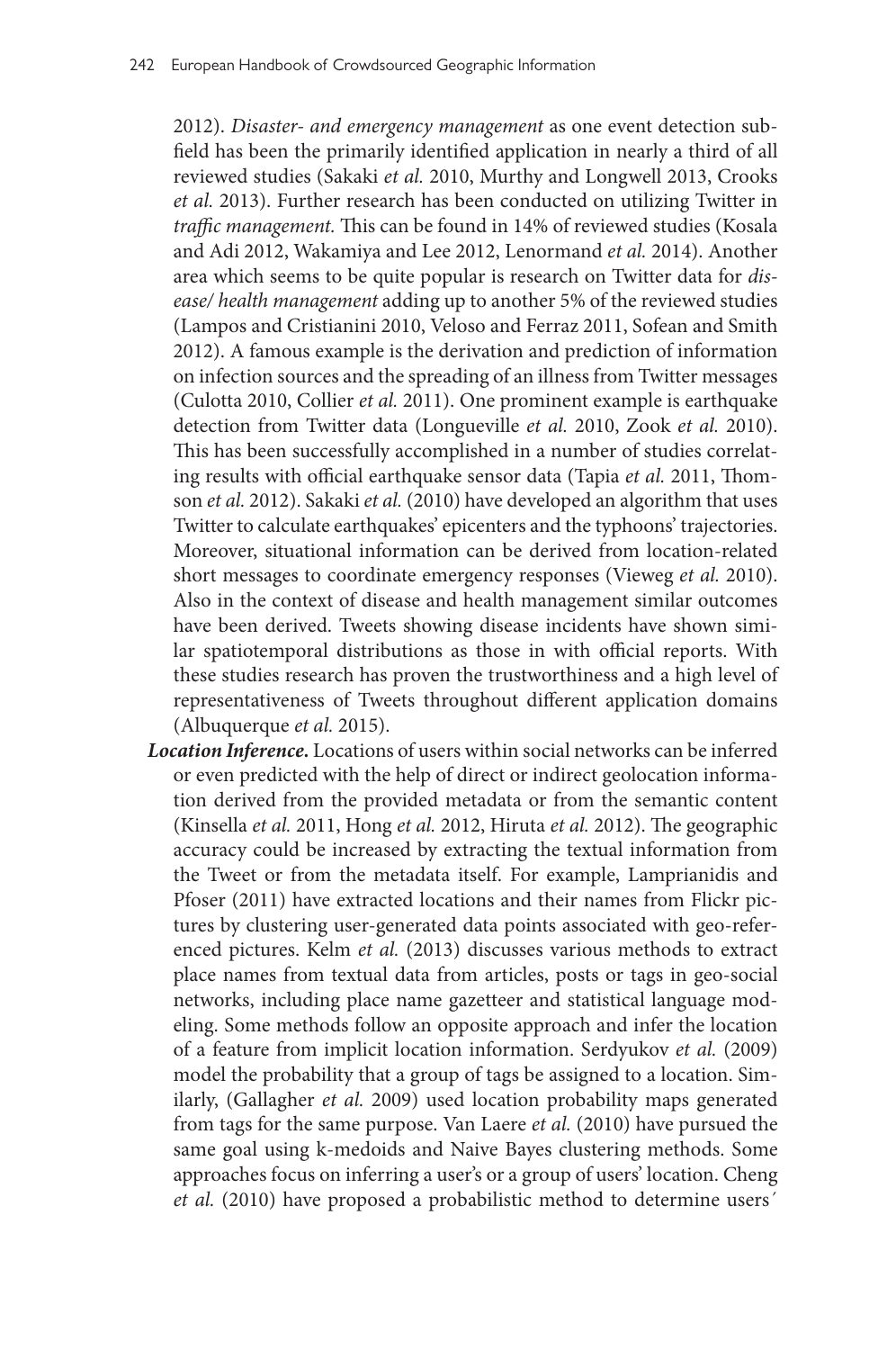location from the content of their Twitter messages. Other authors have proposed to use the location of users´ friends to achieve the same goal (Backstrom *et al.* 2010). Stefanidis *et al.* (2013) have proposed a framework to harvest ambient geospatial information from social media feeds to locate social hotspots or to map social networks in a given geographical area. Ajao *et al.* (2015) summarize the broad range of available techniques applied to infer direct and indirect location from Twitter messages and social media users.

*Geo-Social Network Analysis.* Another important domain of research is social analysis which investigates relationships of individual users within a social network (Wu *et al.* 2011, Cranshaw *et al.* 2012). Geo-social network analysis seeks to identify the structure of social networks and their distribution in geographic space (Scellato and Mascolo 2010, Lee and Sumiya 2010). Social ties may feature distinct spatial distributions enabling spatiotemporal analyses. These distributions can help finding collective social activities and ultimately understanding geographical processes. A subfield of geo-social network analysis are *sentiment and emotion analysis* (Wang *et al.* 2012, Quercia *et al.* 2012). This field of research also offers a great potential for GIScience in the context of extracting contextual emotional information within urban and rural environments. One promising further field of research within social analysis which should be mentioned is urban planning and management which also could benefit from the rich data found in location based social networks such as Twitter. In the context of disaster management, several studies aim to infer the social dimensions within certain geo-located communities in twitter during disaster events (Conover *et al.* 2013, Bakillah *et al.* 2014).

#### *Future research recommendations*

Social Media data for research has proven to be a valuable source, as it not only comes for free, but also features a high spatiotemporal resolution. This kind of data especially enables possibilities to find spatial patterns and events which can help validating existing information sources. One identified main research gap is the exploration of human spatial behavior (Miller & Goodchild 2014) in order to gain knowledge about the underlying geographic processes and dynamics. Furthermore, the current research foci allow to transfer established methods from various disciplines (e.g. Computer- and Information Science, Social Science etc.) into other disciplines and enhancing new applications. As one example, more use of computer linguistic approaches to leverage knowledge from textual information, combined with methods for spatiotemporal analysis from computational sciences could lead to new insights within specific geographic application domains, such as disaster management or human mobility analysis.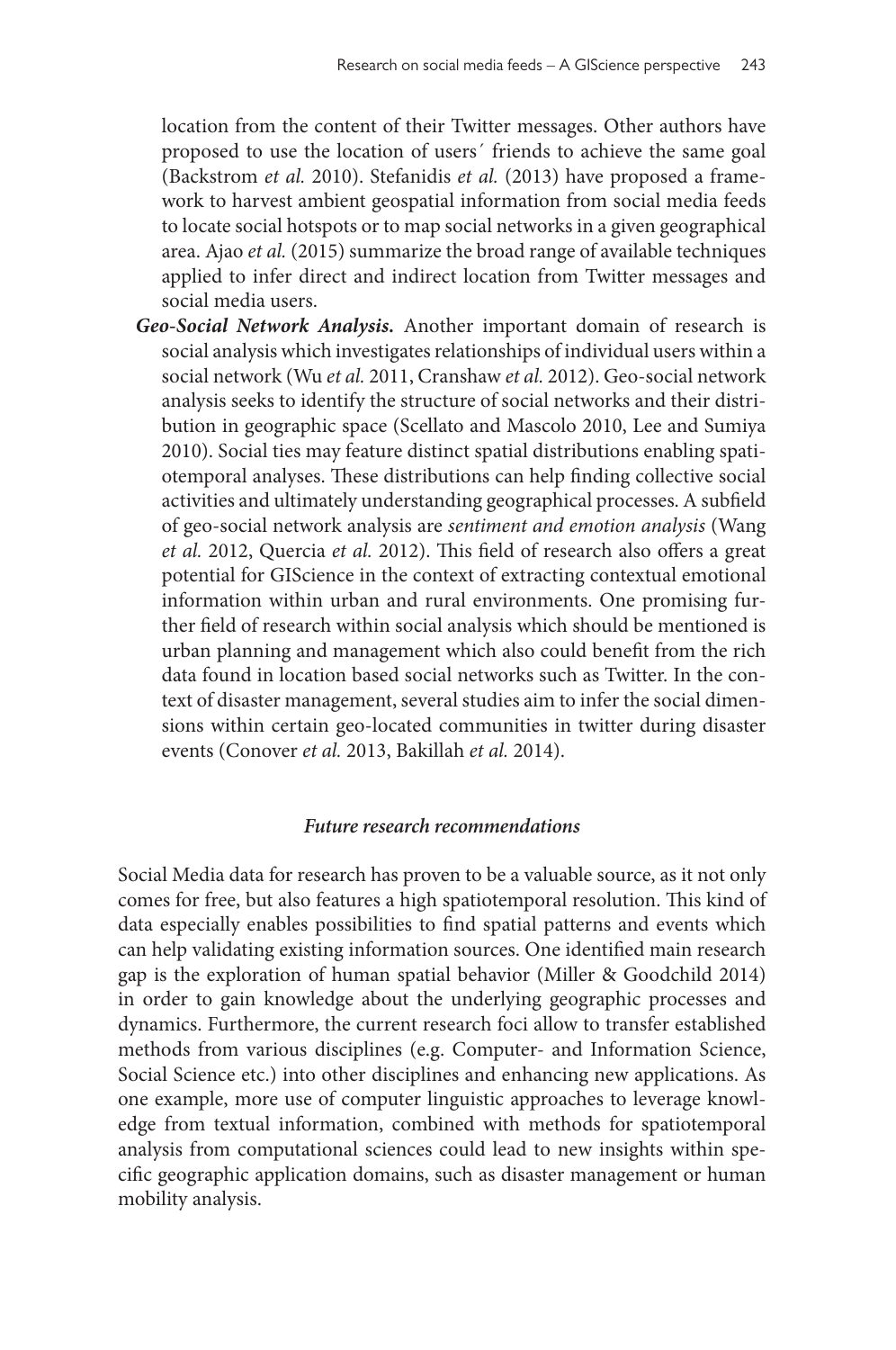# **Spatial Analysis of Social Media Feeds – Challenges and Approaches**

The primary goal of spatial analysis is to explore structures within spatial data. This typically involves tasks like finding clusters on a map or figuring out distributional characteristics of data. One theoretical field underlying spatial analysis is spatial statistics. This field provides the basic principles that are underlying many spatial analysis problems. Key to this field is identifying spatial correlations, and thus hints on systematic patterns in geographic data (Fischer & Getis 2010). Respective methods and techniques are thus useful tools for gaining geographic insight into social media data.

The spatial analysis of social media data is typically conducted in an exploratory manner. This is due to lacking knowledge about potential underlying spatial processes, and thus about social media messages and their dispersal in geographic space in general. Useful tools on that regard are the K-Function (Ripley 1976) (purely geometric) and the mark correlation function (Stoyan & Stoyan 1994) (attribute values), both originating from spatial point pattern analysis. These methods allow identifying significant geometric clustering and regularity within stochastic point patterns. When the geometry is fixed (or rather treated as such) spatial autocorrelation statistics like Moran's I (Moran 1950, Cliff & Ord 1973) and hot spot statistics like Getis-Ord's G statistics (Getis & Ord 1992, Ord & Getis 1995) are suitable alternatives. These assess the degree of randomness within georeferenced attributes associated to units on a fixed geographic layout. In fact, many of the latter are essentially identical to different variants of the mark correlation function (see, e.g., Shimatani 2002). Thereby, Moran's I tests for correlations between neighbored observations across space, while G separates between extremal values (i.e., high and low).

As mentioned earlier, thorough spatial knowledge about social media datasets is typically lacking. Consequently, analysts oftentimes proceed with a trialand-error approach when parameterizing the methods mentioned above. It is common practice to apply these techniques to different scales. The goal then is to sort out that scale at which patterning seems to be most pronounced. However, the techniques mentioned so far were designed long before the appearance of social media and similar kinds of user-generated data. The idea of the following two sections is thus to briefly reflect differences between social media and more traditional data, and to give some recommendations with respect to the spatial analysis of these.

### *Potential issues and pitfalls*

The issues presented in the following are likely to occur when analyzing social media feeds with established methods from spatial analysis. It is important to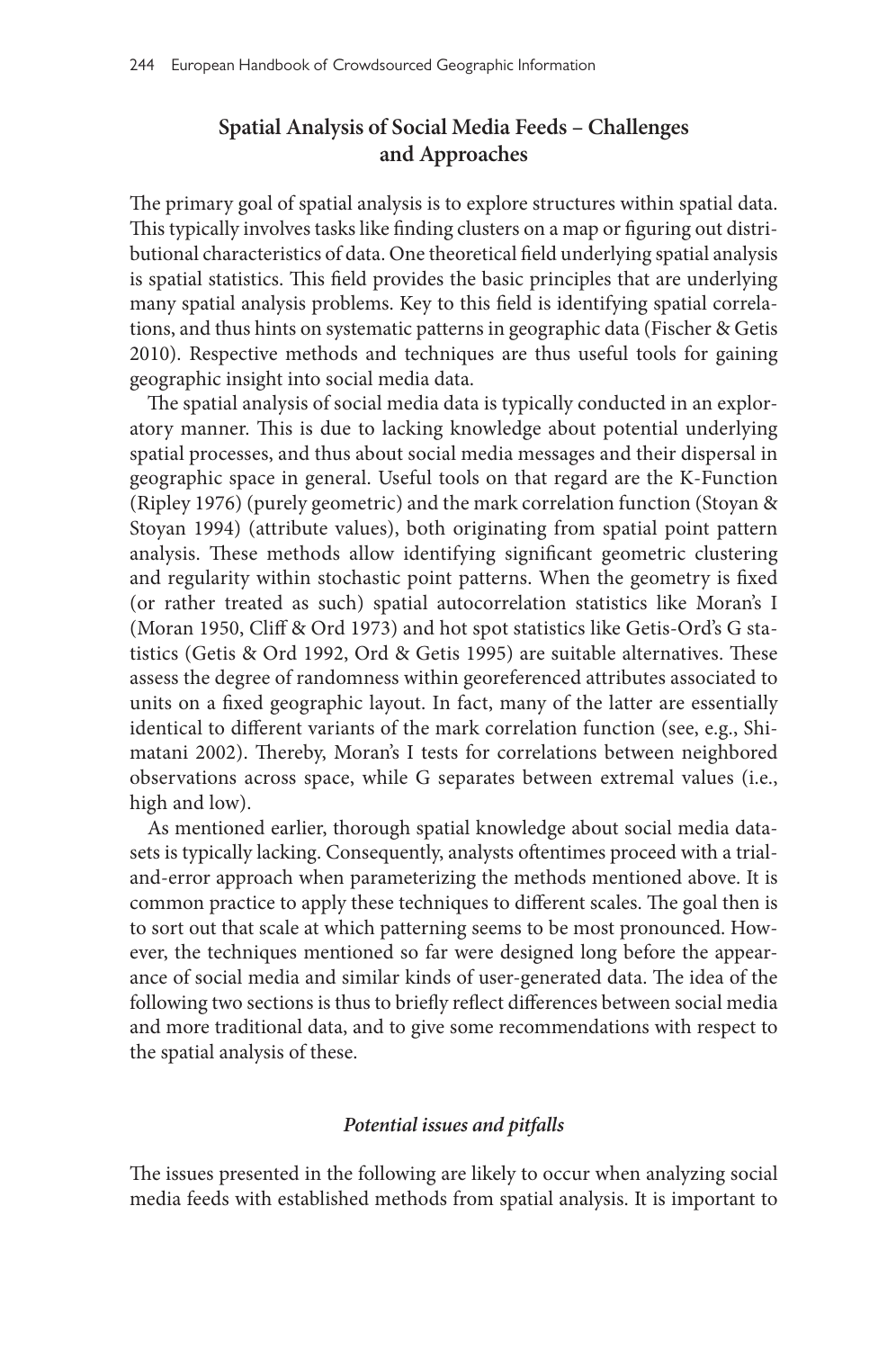note that social media feeds provide a mixture of indications from different real-world (and also some solely virtual) phenomena. This is due to the autonomous manner in which the data is being collected. Users can contribute any type of content from any place at any time. Such a mixture might be beneficial in terms of the wealth of contained information about the users' everyday lives. However, it also imputes some critical problems when it comes to spatial analysis. Probably the most trivial yet critical among these is the mere mixture of information as such. Any attribute which is derived from social media is highly likely to include information from several different real-world phenomena. Analyzing social media therefore comes at the risk of drawing conclusions about a mixture population that might not exist in reality. In most circumstances this is not desirable, since it does not lead to reasonable insight about any real-world process. One way to overcome this problem would be an accurate a priori semantic separation. However, that is a non-trivial task on its own right given the colloquial language used in corresponding messages.

Another issue with social media data is the implicit subjectivity that is per se introduced by the notion of "humans as sensors" (Goodchild 2007). One implication from that concept is the diversity at which people perceive environments (see also Section A). Similar phenomena might lead to varying responses among different users. This inevitably leads to an increased difficulty in analyzing the semantics (i.e. the attribute value) of the observations; and thus to a potential misclassification of phenomena. The implication of that for spatial analysis is crucial: techniques such as measures of spatial autocorrelation or spatial regression techniques are based on both, spatial characteristics as well as the attribute values. Consequently, spatial analysis techniques might end up in spurious results when the analyst fails controlling such effects.

The analysis of social media can also lead to an artificial increase in the number of type I / type II errors. This problem is likely to occur whenever testing hypotheses about spatial patterns with social media datasets. One might be interested in assessing spatial heterogeneity by means of local statistics like local Moran's I (Anselin 1995) or  $G_i^{\star}$ (Ord and Getis 1995). It is common sense that these methods lead to an increase in type I errors due to alpha error inflation (Nelson 2012). Thus, it is important to control the alpha level accordingly (e.g., through techniques such as False-Discovery-Rate (Benjamini & Hochberg 1995)). With social media datasets, however, phenomena operating at smaller scales than the adjusted analysis scale might be considered by accident; and inadvertently influence the analysis. This is due to the mixture described above which is leading to spatially overlapping representations of different phenomena. The result is an increased amount of spurious indications of significant spatial effects.

Another critical implication of the scale-mixture outlined above is a potential creation of wrong and misleading relationships across scale levels. Recall that observations from smaller scale levels are prone to inherently being included in analyses at larger scales due to potential geometric mixture. Effects from smaller scales are therefore likely to be propagated towards analyses at larger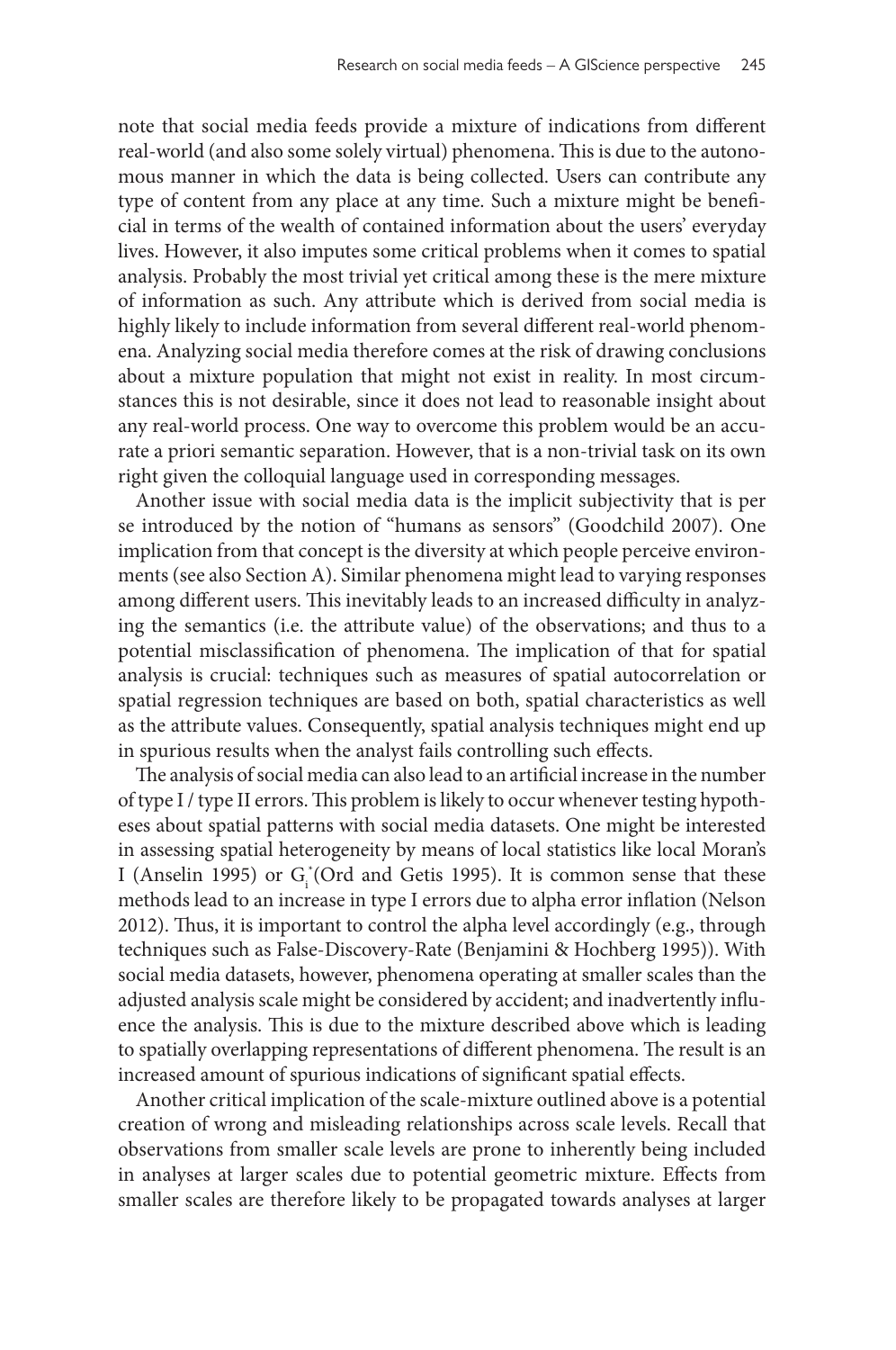scales. Due to this effect, some results become impossible, e.g., in scenarios where one wants to assess spatial autocorrelation at some large scale that is influenced by highly autocorrelated observations from smaller scales. If there is spatial autocorrelation present at some small scale (e.g. one "heavy" Twitter user recurrently posting from a particular location), it will be carried through to all larger scales being observed in the same geographic neighborhood.

Further discussion of these and related problems (including some empirical results) can be found in Westerholt *et al.* (2015) (including a discussion of a multi-scale modification of the local G statistic) and Lovelace *et al.* (2016). The presented list of effects is of course not exhaustive. There might be many more effects, some of which are still about to be discovered. The subsequent section provides some hints and recommendations about how to precede with the spatial analysis of social media data.

#### *Some recommendations*

Spatial autocorrelation is the core principle underlying a great deal of spatial analysis methodology. Therefore, it is crucial to accurately assess this characteristic in order to design applicable methods, and for drawing reasonable geographic conclusions. This is not just important for exploratory tests on spatial clustering and heterogeneity, but also crucial for model-driven spatial regression scenarios such as Geographically Weighted Regression (GWR) (Fotheringham *et al.* 2003) and for assessing model misspecification (Cliff and Ord 1981). Unfortunately, in case of social media analysis, the assessment of spatial autocorrelation is strongly affected by the problems depicted in the previous section. Therefore, one recommendation in terms of future research is to work on appropriate adaptations of corresponding measures and techniques in order to account for multi-scale (or rather: "mixed-scale") and multi-categorical effects. As long as these are not available, one should carefully parameterize respective techniques. Another (aspatial) approach might be to decompose social media datasets a priori, probably based on some other characteristic such as the Tweets' semantics. The worst option of all, however, would be to neglect the specific spatial characteristics of social media data when conducting spatial analysis. That would lead to a wrong evaluation of spatial effects; and thus to wrong analysis results.

Another recommendation is related to one of the promising opportunities that come with social media datasets: their wealth of information. We can obtain an array of valuable and potentially interrelated properties from social media data. These include temporal, semantic and spatial information. Correspondingly, one should try to analyze all these dimensions simultaneously instead of considering them in a separated fashion. This might unveil a much deeper understanding of social phenomena that are reflected in such datasets. Recent research efforts like, e.g., Steiger *et al.* (2015) reflect this idea. However,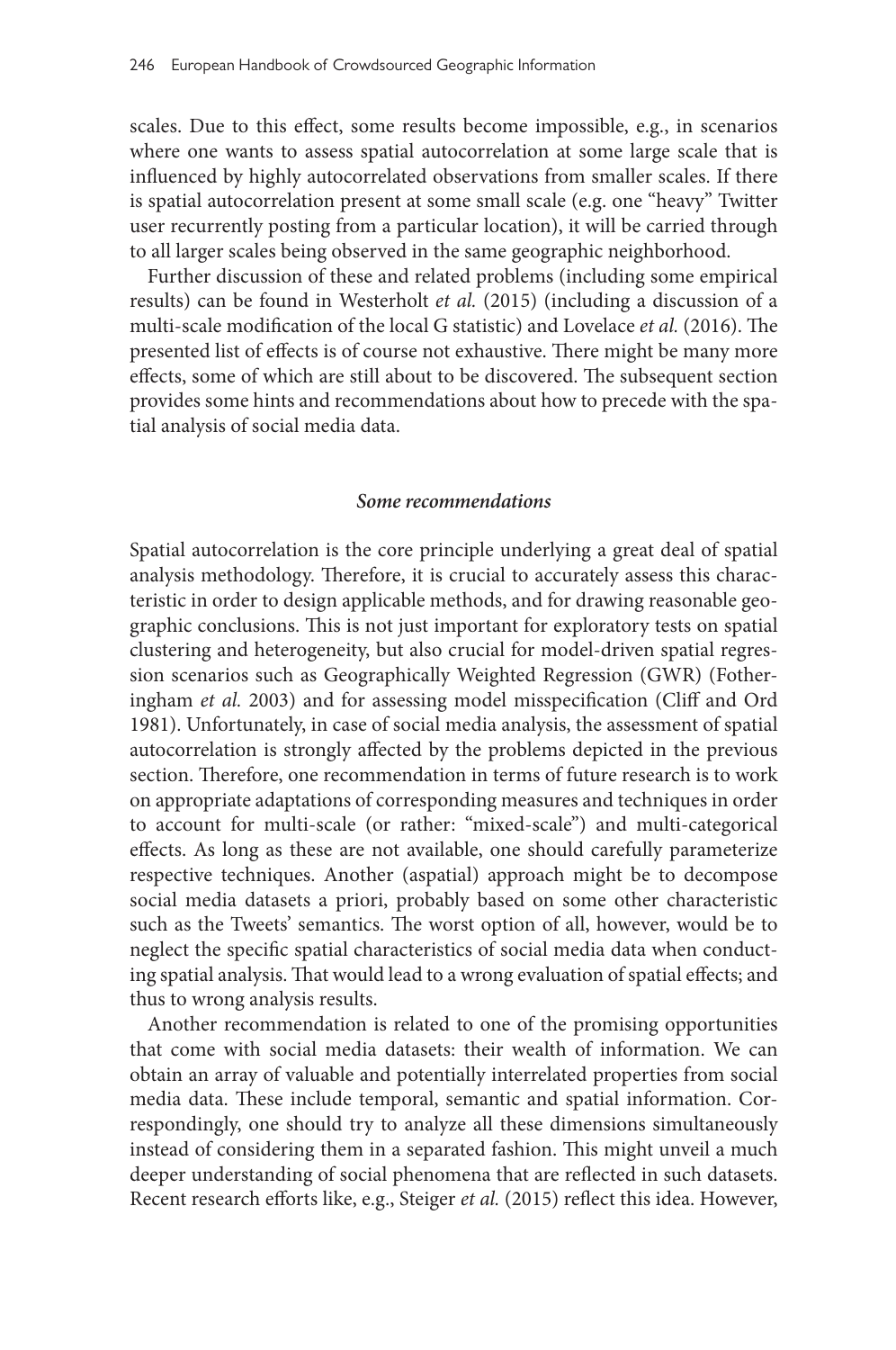it yet remains a challenge to find measures to incorporate these different kinds of information in joint methodology in a reasonable way.

#### *Conclusion and an outlook on future work*

We outlined some potential pitfalls when analyzing social media data spatially. These are caused by the inherent characteristics of the data, i.e., the way in which the data is collected and what such services are used for. Potential problems include geometric mixtures of differently scaled data; semantic mixtures that get blurred in joint attributes derived from the data; and (more generally) spurious assessments of spatial correlations and thus pattern in the data.

The previous paragraphs are clearly biased towards the concept of spatial autocorrelation. On the one hand this focus is due to the research focus of the authors. On the other hand this is due to the central role which spatial autocorrelation plays throughout the entire field of spatial analysis. However, there are of course other important characteristics and pitfalls that might also influence the spatial analysis of social media data. The observations come, for instance, with considerable uncertainties with respect to relevant dimensions: The text snippets are colloquial and oftentimes difficult to interpret (semantics), the time stamp is sometimes not in line with real-world happenings (temporal) and the geographic coordinates are prone to positioning inaccuracies (spatial). The intensities of all these uncertainties appear to be varying across different users, devices, regions, etc. All these uncertainties indeed have impact on the results of spatial analysis.

Future methodological research should focus on the specific spatial characteristics of social media data (that are not yet known to a full extent). For now, across all disciplines and domains, it is common sense to apply established standard methodology to social media data. Relatively little emphasis is put on purely methodological research on the background of the special characteristics of these datasets. Thus, there is still plenty of room for improvement. The discipline of GIScience could play a vital role in these developments. Beyond purely empirical research, the impact of the spatial disciplines has been quite small so far. However, given that many research questions around social media are distinctive spatial ones, we should put much more emphasis on specialized spatial analysis techniques for social media.

### **Conclusion**

On the one hand, social media data offers an array of new perspectives regarding many research questions and applications. On the other hand, however, these datasets also come with a set of issues that need to be taken into account, in particular when it comes to spatial analysis. GIScience can contribute to the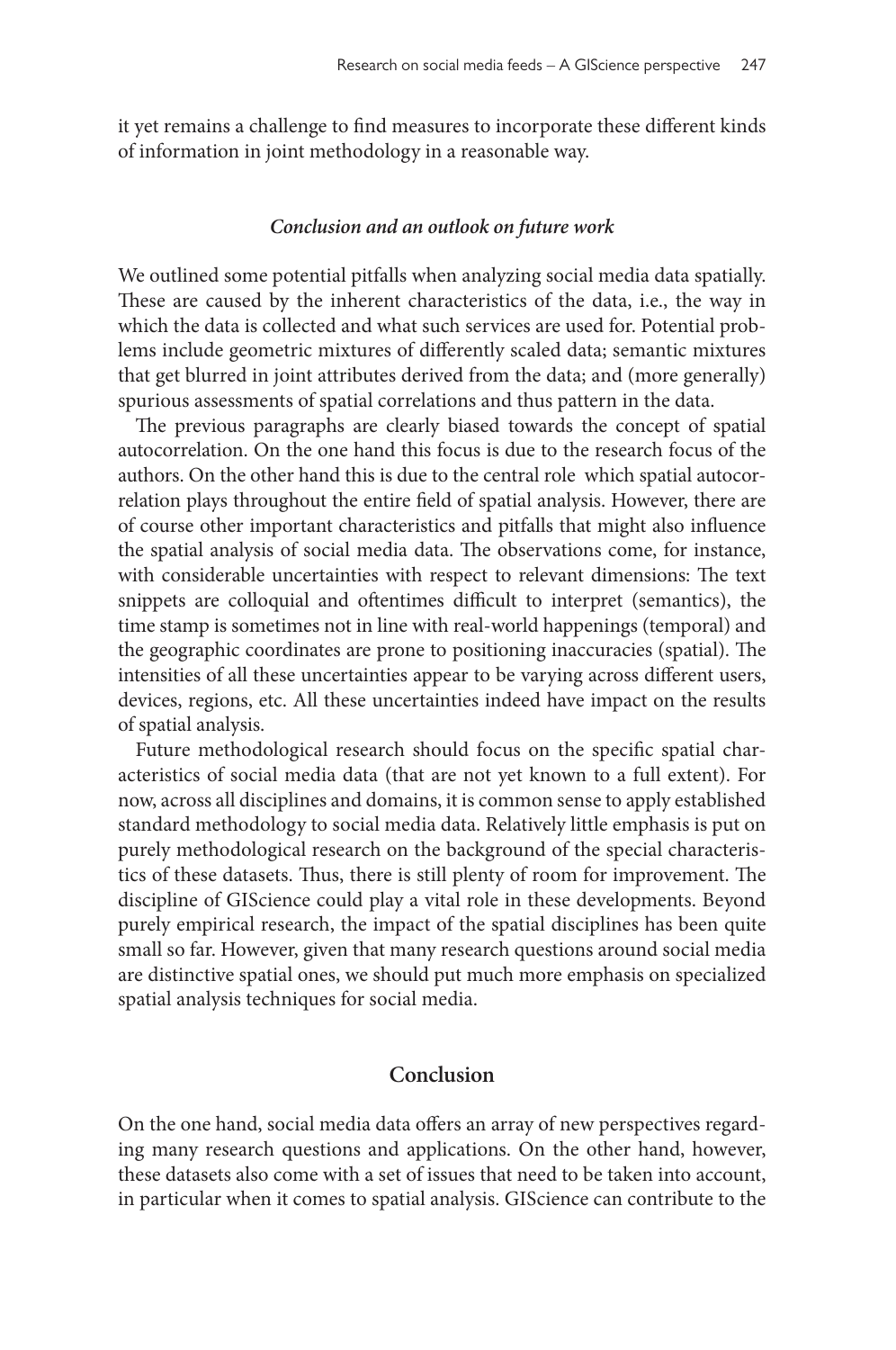development of new spatial analysis methods for social media data. Current major issues from a GIScience perspective include:

- •the need of spatial analysis methods to be adapted towards uncertain and unstructured data types from LBSN;
- •the handling of geographic scale effects when analyzing social media data;
- •the need for combining different methods across disciplinary boundaries (e.g. social network analysis, semantic analysis, spatiotemporal analysis), in order to better utilize all available information dimensions;
- •the development of data fusion and information extraction methods that take several different data sources simultaneously into account.

This would support exploring latent patterns and sensing geographical processes from social media data in a more realistic manner. GIScience could thus contribute to answering these important geographic questions and may play a major role in the further exploration of social media data.

## **References**

- Ajao, O., Hong, J., & Liu, W., 2015. A survey of location inference techniques on Twitter. *Journal of Information Science, 1*: 1–10.
- Albuquerque, J., de, Herfort, B., & Brenning, A. 2015. A geographic approach for combining social media and authoritative data towards identifying useful information for disaster management. *International Journal of Geographical Information Science*, pending (pending).
- Andrienko, G., & Andrienko, N. 2013. Thematic Patterns in Georeferenced Tweets through Space-Time Visual Analytics. *Computing in Science & Engineering, 15*(3): 72–82.
- Anselin, L., 1995. Local Indicators of Spatial Association-LISA. *Geographical Analysis, 27*(2): 93–115.
- Azevedo, T., & Bezerra, R. 2009. An analysis of human mobility using real traces. *In*: *Wireless Communications and Networking Conference WCNC,* pp. 1–6.
- Backstrom, L., Sun, E., & Marlow, C., 2010. Find me if you can: improving geographical prediction with social and spatial proximity. In: *Proceedings of the 19th international conference on World wide web.* ACM, pp. 61–70*.*
- Bakillah, M., Li, R.-Y., & Liang, S. H. L. 2014. Geo-located community detection in Twitter with enhanced fast-greedy optimization of modularity: the case study of typhoon Haiyan. *International Journal of Geographical Information Science*.
- Benjamini, Y., & Hochberg, Y. 1995. Controlling the false discovery rate: a practical and powerful approach to multiple testing. J*ournal of the Royal Statistical Society. Series B (Methodological)*, 57 (1): 289–300.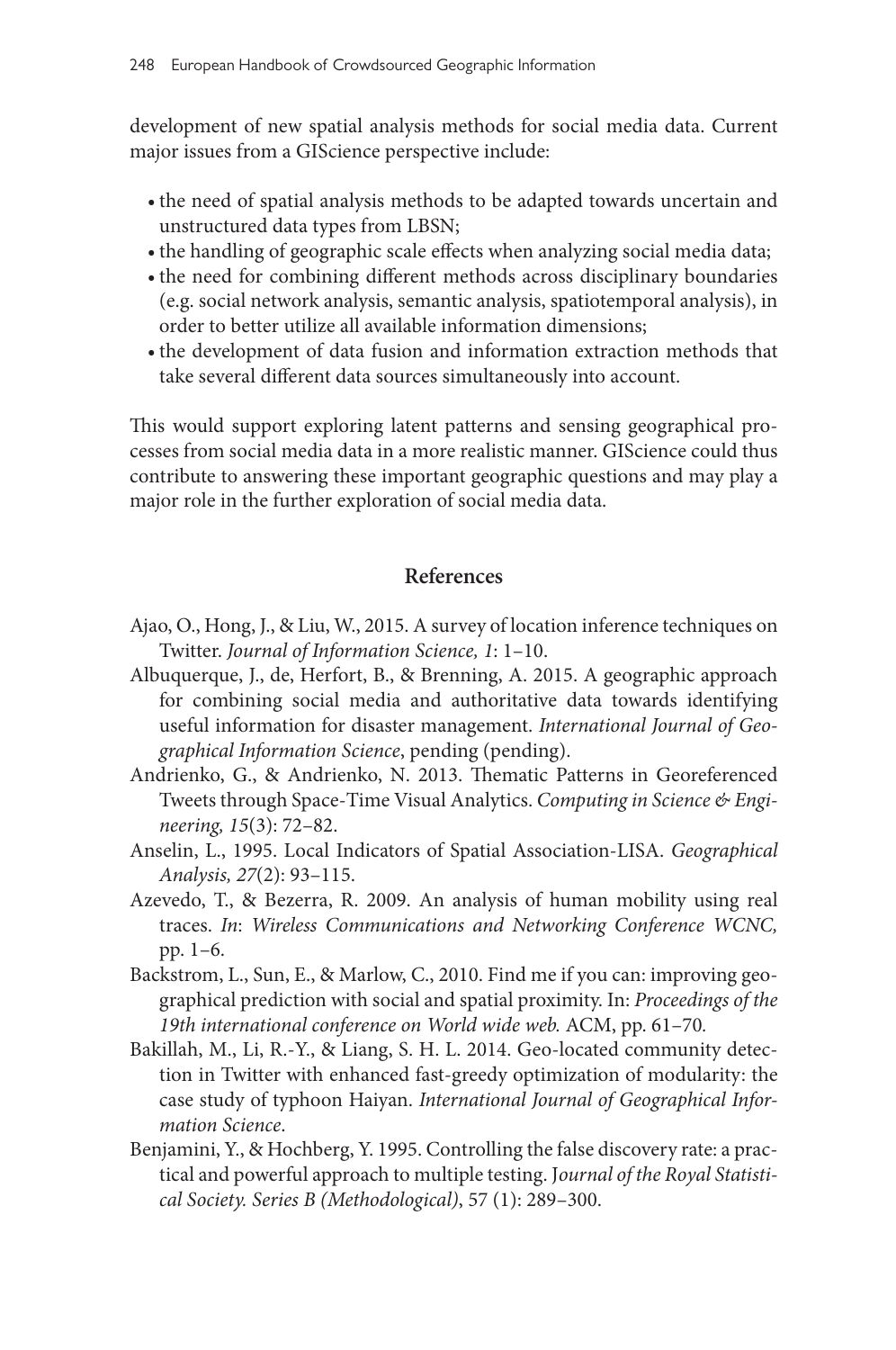- Candia, J., & González, M. 2008. Uncovering individual and collective human dynamics from mobile phone records. *Journal of Physics A: Mathematical and Theoretical, 41*(22).
- Chae, J., Thom, D., Bosch, H., Jang, Y., Maciejewski, R., Ebert, D. S., & Ertl, T. 2012. Spatiotemporal social media analytics for abnormal event detection and examination using seasonal-trend decomposition. In: *2012 IEEE Conference on Visual Analytics Science and Technology (VAST)*, pp. 143–152.
- Cheng, Z., Caverlee, J., & Lee, K. 2010. You Are Where You Tweet : A Content-Based Approach to Geo-locating Twitter Users. In: *Proceedings of the 19th ACM international conference on Information and knowledge management,* pp. 759–768.
- Cheng, Z., Caverlee, J., Lee, K., & Sui, D. Z. D. 2011. Exploring Millions of Footprints in Location Sharing Services. *ICWSM*: 81–88.
- Cho, E., Myers, S. A., & Leskovec, J. 2011. Friendship and mobility. In: *Proceedings of the 17th ACM SIGKDD international conference on Knowledge discovery and data mining – KDD '11*. New York, NY: ACM, pp. 1082–1090.
- Cliff, A., & Ord, J. 1981. Spatial processes: models & applications.
- Coffey, C., & Pozdnoukhov, A., 2013. Temporal decomposition and semantic enrichment of mobility flows. In: *Proceedings of the 6th ACM SIGSPATIAL International Workshop on Location-Based Social Networks – LBSN '13*. ACM, New York, NY: ACM, pp. 34–43.
- Collier, N., Son, N. T., & Nguyen, N. M. 2011. OMG U got flu? Analysis of shared health messages for bio-surveillance. *Journal of biomedical semantics, 2*(Suppl 5): S9.
- Conover, M. D., Davis, C., Ferrara, E., McKelvey, K., Menczer, F., & Flammini, A. 2013. The geospatial characteristics of a social movement communication network. *PloS one, 8*(3): e55957.
- Cranshaw, J., Schwartz, R., Hong, J., & Sadeh, N. 2012. The Livehoods Project: Utilizing Social Media to Understand the Dynamics of a City. In: *ICWSM*. AAAI.
- Crooks, A., Croitoru, A., Stefanidis, A., & Radzikowski, J. 2013. #Earthquake: Twitter as a Distributed Sensor System. *Transactions in GIS, 17*(1): 124–147.
- Culotta, A., 2010. Towards detecting influenza epidemics by analyzing Twitter messages. In: *Proceedings of the first workshop on social media analytics.*  ACM, pp. 115-122.
- Fischer, M. M., & Getis, A. 2010. Introduction. In: Fischer, M. M., & Getis, A. (Eds.) *Handbook of Applied Spatial Analysis*. Heidelberg: Springer, pp. 1–26.
- Fotheringham, A., Brunsdon, C., & Charlton, M. 2003. *Geographically weighted regression: the analysis of spatially varying relationships*. John Wiley & Sons.
- Gallagher, A., Joshi, D., Yu, J., & Luo, J. 2009. Geo-location inference from image content and user tags. *Computer Vision and Pattern Recognition Workshops, 2009.* CVPR Workshops 2009, IEEE, pp. 55–62*.*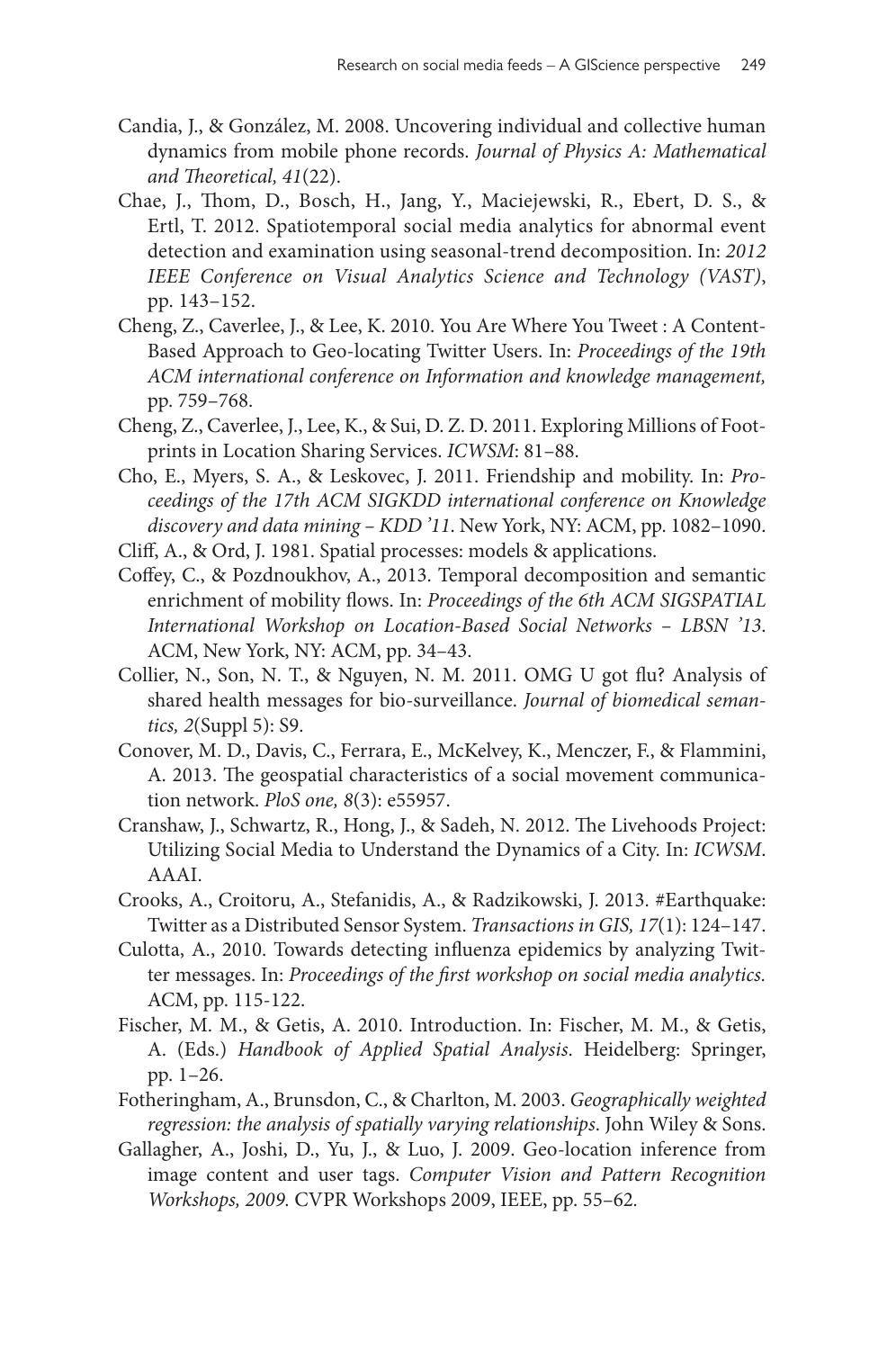- Gao, S., 2014. Spatio-Temporal Analytics for Exploring Human Mobility Patterns and Urban Dynamics in the Mobile Age. *Spatial Cognition & Computation, 15*(2): 86–114.
- Getis, A., & Ord, J. K. 1992. The analysis of spatial association by use of distance statistics. *Geographical Analysis, 24*(3): 189–206.
- Goodchild, M. 2007. Citizens as sensors: the world of volunteered geography. *GeoJournal, 69*(4): 211–221.
- Grinberg, N., Naaman, M., Shaw, B., & Lotan, G. 2013. Extracting Diurnal Patterns of Real World Activity from Social Media. *ICWSM*.
- Haklay, M., Singleton, A., & Parker, C. 2008. Web mapping 2.0: The neogeography of the GeoWeb. *Geography Compass, 2*(6): 2011–2039.
- Hasan, S., Zhan, X., & Ukkusuri, S. V. 2013. Understanding urban human activity and mobility patterns using large-scale location-based data from online social media. In: *Proceedings of the 2nd ACM SIGKDD International Workshop on Urban Computing – UrbComp '13*. ACM, New York, NY: ACM Press, p. 1.
- Hiruta, S., Yonezawa, T., Jurmu, M., & Tokuda, H. 2012. Detection , Classification and Visualization of Place-triggerd Geotagged Tweets. In: *Proceedings of the 2012 ACM Conference on Ubiquitous Computing*. ACM.
- Hong, L., Ahmed, A., Gurumurthy, S., Smola, A.J., & Tsioutsiouliklis, K. 2012. Discovering geographical topics in the twitter stream. In: *Proceedings of the 21st international conference on World Wide Web – WWW '12*. New York, USA: ACM, p. 769.
- International Telecommunication Union (ITU). 2014. *Measuring the Information Society. Report*.
- Jatowt, A., Antoine, É., Kawai, Y., & Akiyama, T. 2015. Mapping Temporal Horizons: Analysis of Collective Future and Past related Attention in Twitter, pp. 484–494.
- Jiang, B., Yin, J., & Zhao, S. 2009. Characterizing the human mobility pattern in a large street network. *Physical Review E, 80*(2).
- Jin, L., Long, X., Zhang, K., Lin, Y., & Joshi, J. 2014. Characterizing users' checkin activities using their scores in a location-based social network. *Multimedia Systems*.
- Kafsi, M., & Cramer, H. 2015. Describing and Understanding Neighborhood Characteristics through Online Social Media. In: *Proceedings of the 24th International Conference on World Wide Web.* International World Wide Web Conferences Steering Committee*,* pp. 549–559.
- Kelm, P., Murdock, V., & Schmiedeke, S. 2013. Georeferencing in social networks. *Social Media Retrieval.* Springer London, pp. 115–141.
- Kinsella, S., Murdock, V., & Hare, N. O. 2011. 'I' m Eating a Sandwich in Glasgow: Modeling Locations with Tweets. In: *Proceedings of the 3rd international workshop on Search and mining user-generated contents*. ACM, pp. 61–68.
- Kling, F., Kildare, C., & Pozdnoukhov, A. 2012. When a City Tells a Story: Urban Topic Analysis. *In*: *Proceedings of the 20th International Conference on Advances in Geographic Information Systems*. New York, USA: ACM, pp. 482–485.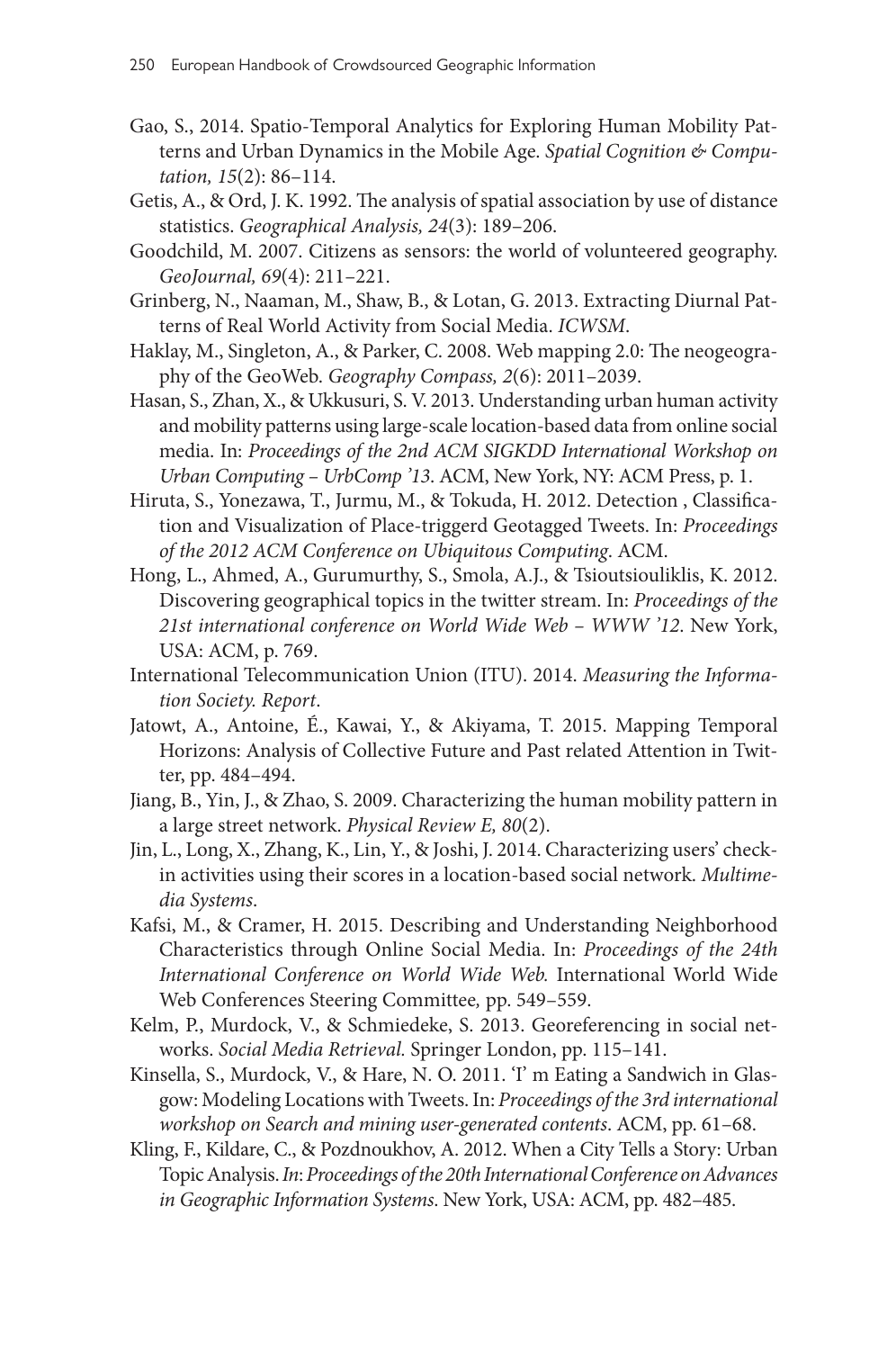- Kosala, R., & Adi, E. 2012. Harvesting Real Time Traffic Information from Twitter. *Procedia Engineering, 50* (Icasce), pp. 1–11.
- Krumm, J., Caruana, R., & Counts, S. 2011. Learning Likely Locations. In: *User Modeling, Adaptation, and Personalization*. Springer Berlin Heidelberg, pp. 64–76.
- Van Laere, O., Schockaert, S., & Dhoedt, B. 2010. Towards automated georeferencing of Flickr photos. *In*: *Proceedings of the 6th Workshop on Geographic Information Retrieval – GIR '10*. New York, USA: ACM Press, p. 1.
- Lampos, V., & Cristianini, N. 2010. Tracking the flu pandemic by monitoring the Social Web. *Cognitive Information Processing (CIP).* 2010 2nd International Workshop on IEEE, pp. 411–416.
- Lamprianidis, G., & Pfoser, D. 2011. Jeocrowd Collaborative Searching of User-Generated Point Datasets. *ACM*.
- Lee, R., & Sumiya, K. 2010. Measuring geographical regularities of crowd behaviors for Twitter-based geo-social event detection. In: *Proceedings of the 2nd ACM SIGSPATIAL International Workshop on Location Based Social Networks – LBSN '10*. New York, USA: ACM, p. 1.
- Lenormand, M., Tugores, A., Colet, P., & Ramasco, J. J. 2014. Tweets on the road. *PloS one, 9*(8).
- Li, C., Zhao, Z., Luo, J., Yin, L., & Zhou, Q. 2014. A spatial-temporal analysis of users' geographical patterns in social media: a case study on microblogs. *Database Systems for Advanced Applications.* Springer Berlin Heidelberg, pp. 296–307.
- Li, L., Goodchild, M. F., & Xu, B. 2013. Spatial, temporal, and socioeconomic patterns in the use of Twitter and Flickr. *Cartography and Geographic Information Science, 40*(2): 61–77.
- Li, W., Serdyukov, P., de Vries, A. P., Eickhoff, C., & Larson, M. 2011. The where in the Tweet. *In*: *Proceedings of the 20th ACM international conference on Information and knowledge management – CIKM '11*. New York, USA: ACM, p. 2473.
- Liang, X., Zheng, X., Lv, W., Zhu, T., & Xu, K., 2012. The scaling of human mobility by taxis is exponential. *Physica A: Statistical Mechanics and its Applications, 391*(5): 2135–2144.
- Longley, P. A., & Adnan, M. 2015. Geo-temporal Twitter demographics. *International Journal of Geographical Information Science*: 1–21.
- Longueville, B., De Annoni, A., Schade, S., Ostlaender, N., & Whitmore, C. 2010. Digital earth's nervous system for crisis events: real-time sensor web enablement of volunteered geographic information. *International Journal of Digital Earth, 3*(3): 242–259.
- Lovelace, R., Birkin, M., Cross, P., & Clarke, M. 2016. From big noise to big data: Toward the verification of large data sets for understanding regional retail flows. *Geographical Analysis, 48*(1): 59–81.
- Miller, H J., & Michael, F. 2015. Goodchild. Data-driven geography. *GeoJournal*, 80(4): 449–461.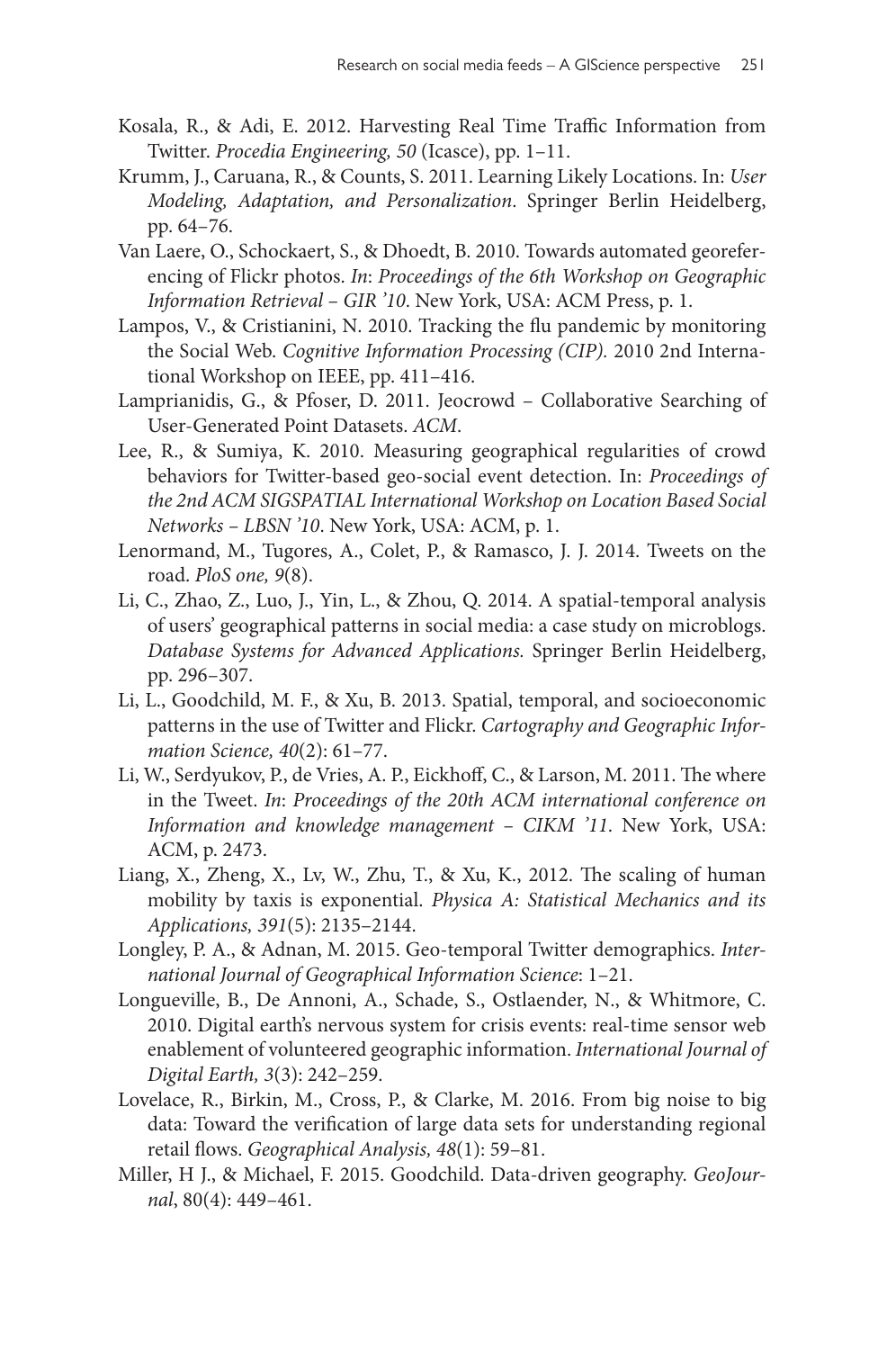- Murthy, D., & Longwell, S. a. 2013. Twitter and Disasters. *Information, Communication & Society, 16*(6): 837–855.
- Nelson, T. 2012. Trends in spatial statistics. *The Professional Geographer, 64*(1): 83–94.
- Noulas, A., Scellato, S., Mascolo, C., & Pontil, M. 2011. Exploiting Semantic Annotations for Clustering Geographic Areas and Users in Location-based Social Networks. In: *The Social Mobile Web 11*. AAAI.
- Ord, J., & Getis, A. 1995. Local spatial autocorrelation statistics: distributional issues and an application. *Geographical analysis, 27*(4): 286–306.
- Quercia, D., Capra, L., & Crowcroft, J. 2012. The Social World of Twitter: Topics, Geography , and Emotions. In: *ICWSM 12*. AAAI, pp. 298–305.
- Ritzer, G., & Jurgenson, N. 2010. Production, Consumption, Prosumption The nature of capitalism in the age of the digital 'prosumer'. *Journal of Consumer Culture, 10*(1): 13–36.
- Roick, O., & Heuser, S. 2013. Location Based Social Networks Definition, Current State of the Art and Research Agenda. *Transactions in GIS, 17*(5): 763–784.
- Sakaki, T., Okazaki, M., & Matsuo, Y. 2010. Earthquake shakes Twitter users: real-time event detection by social sensors. In: *Proceedings of the 19th international conference on World wide web*. ACM, New York, NY, pp. 851–860.
- Scellato, S., & Mascolo, C. 2010. Distance matters: geo-social metrics for online social networks. In: *Proceedings of the 3rd conference on Online social networks.*
- Sengstock, C., & Gertz, M. 2012. Latent geographic feature extraction from social media. In: *Proceedings of the 20th International Conference on Advances in Geographic Information Systems – SIGSPATIAL '12*. New York, New York, USA: ACM Press, p. 149.
- Serdyukov, P., Murdock, V., & van Zwol, R. 2009. Placing flickr photos on a map. In: *Proceedings of the 32nd international ACM SIGIR conference on Research and development in information retrieval – SIGIR '09*. New York, New York, USA: ACM Press, p. 484.
- Shimatani, K. 2002. Point processes for fine-scale spatial genetics and molecular ecology. *Biometrical Journal, 44*(3): 325–352.
- Sofean, M., & Smith, M. 2012. A Real-Time Architecture for Detection of Diseases using Social Networks: Design , Implementation and Evaluation. In: *Proceedings of the 23rd ACM conference on Hypertext and social media*. ACM, pp. 309–310.
- Stefanidis, A., Crooks, A., & Radzikowski, J. 2013. Harvesting ambient geospatial information from social media feeds. *GeoJournal, 78*(2): 319–338.
- Steiger, E., De Albuquerque, J. P., & Zipf, A. 2015. An advanced systematic literature review on spatiotemporal analyses of Twitter data. *Transactions in GIS* (pending).
- Steiger, E., Ellersiek, T., & Zipf, A. 2014. Explorative public transport flow analysis from uncertain social media data. In: *Third ACM SIGSPATIAL Interna-*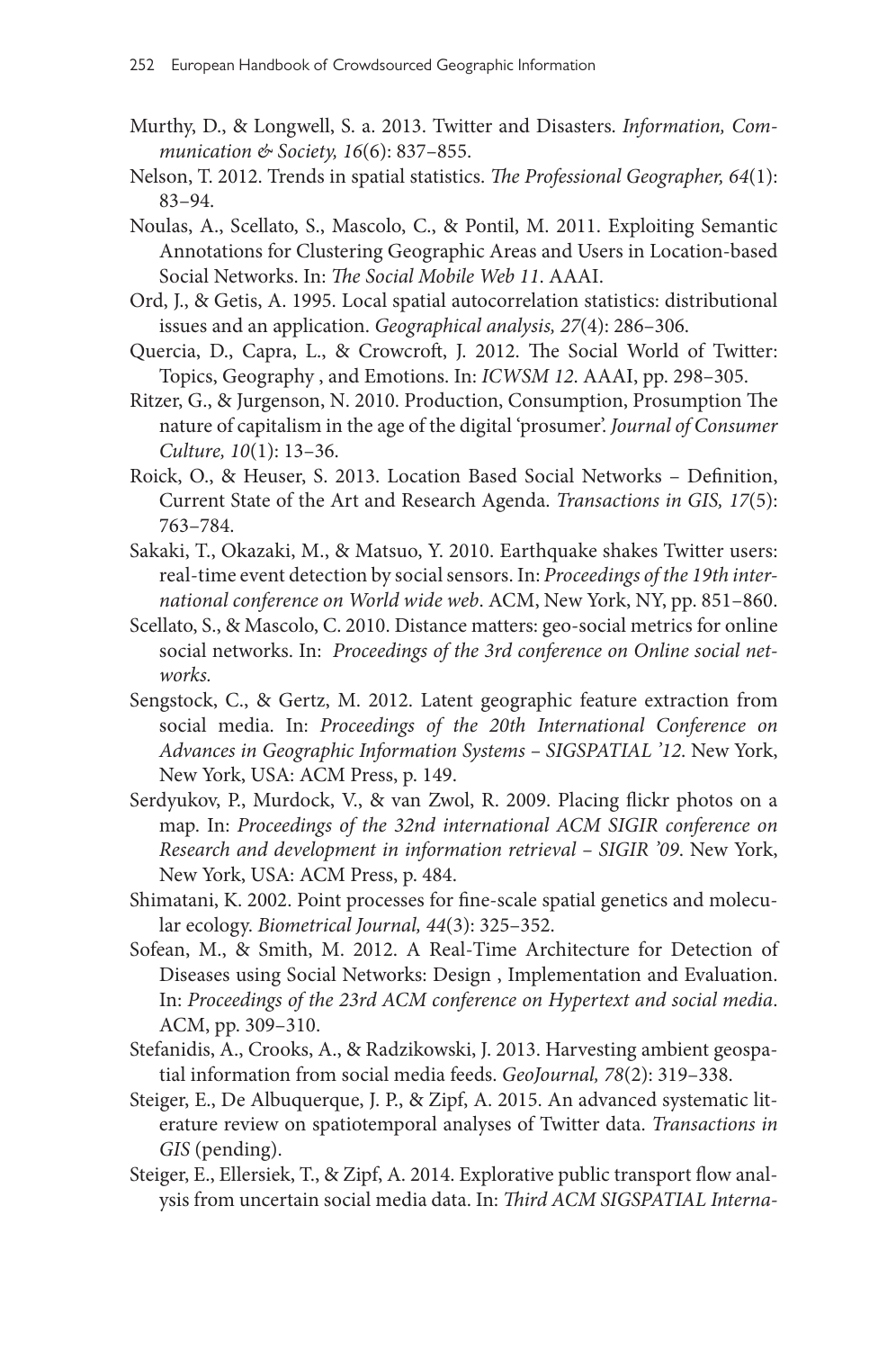*tional Workshop on Crowdsourced and Volunteered Geographic Information (GEOCROWD)*.

- Steiger, E., Lauer, J., Ellersiek, T., & Zipf, A. 2014. Towards a framework for automatic geographic feature extraction from Twitter. In: *Eighth International Conference on Geographic Information Science*.
- Steiger, E., Resch, B., & Zipf, A. 2015. Exploration of spatiotemporal and semantic clusters of Twitter data using unsupervised neural networks. *International Journal of Geographical Information Science*, X(X): xx-xx.
- Steiger, E., Westerholt, R., Resch, B., & Zipf, A. 2015. Twitter as an indicator for whereabouts of people ? Correlating Twitter with UK census data. *Computers, Environment and Urban Systems, 54*: 255–265.
- Stoyan, D., & Stoyan, H. 1994. Fractals, random shapes and point fields: methods of geomtetrical statistics. Hoboken: John Wiley & Sons.
- Tapia, A. H., Bajpai, K., Jansen, B. J., & Yen, J., 2011. Seeking the Trustworthy Tweet : Can Microblogged Data Fit the Information Needs of Disaster Response and Humanitarian Relief Organizations. *ISCRAM*(May): 1–10.
- Thomson, R., Ito, N., Suda, H., Lin, F., Liu, Y., Hayasaka, R., Isochi, R., & Wang, Z. 2012. Trusting Tweets: The Fukushima Disaster and Information Source Credibility on Twitter. *In*: *Proceedings of the 9th International ISCRAM Conference*, pp. 1–10.
- Veloso, A., & Ferraz, F. 2011. Dengue surveillance based on a computational model of spatio-temporal locality of Twitter. In: *Proceedings of the 3rd International Web Science Conference*. ACM, 3.
- Vieweg, S., Hughes, A., Starbird, K., & Palen, L. 2010. Microblogging during two natural hazards events: what twitter may contribute to situational awareness. In: *Proceedings of the SIGCHI conference on human factors in computing systems*, pp. 1079–1088.
- Wakamiya, S., & Lee, R. 2012. Crowd-sourced Urban Life Monitoring: Urban Area Characterization based Crowd Behavioral Patterns from Twitter Categories and Subject Descriptors. In: *Proceedings of the 6th International Conference on Ubiquitous Information Management and Communication*. ACM, 26.
- Wakamiya, S., Lee, R., & Sumiya, K. 2011. Crowd-based Urban Characterization: Extracting Crowd Behavioral Patterns in Urban Areas from Twitter. In: *Proceedings of the 3rd ACM SIGSPATIAL International Workshop on Location-Based Social Networks*. ACM, New York, NY: ACM, pp. 77–84.
- Wang, H., Can, D., Kazemzadeh, A., Bar, F., & Narayanan, S., 2012. A System for Real-time Twitter Sentiment Analysis of 2012 U . S . Presidential Election Cycle. In: *Proceedings of the Association for Computational Linguistics 2012 System Demonstrations*. ACM, pp. 115–120.
- Westerholt, R., Resch, B., & Zipf, A., 2015. A local scale-sensitive indicator of spatial autocorrelation for assessing high- and low-value clusters in